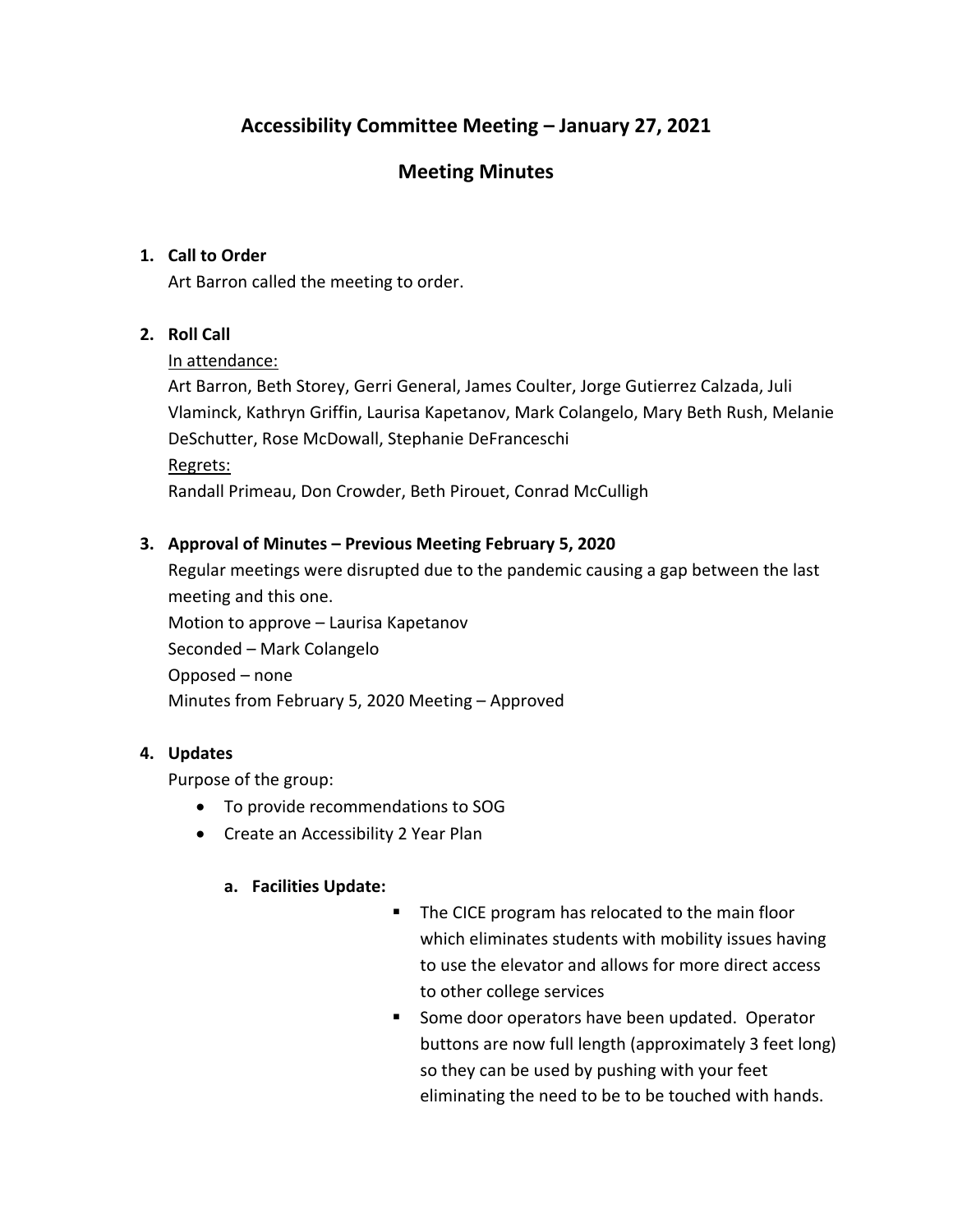Operator buttons will continue to be upgraded to the new style as finances permit.

- Exterior balcony, outside of Student Services at South Campus, is being renovated. It is being enclosed with glass at both ends and will have screening in the middle section. The balcony provides access from the second floor to the walkway that goes to the Ford Center of Excellence. Currently there is a big step on both ends of the balcony, so this is being leveled and new flooring is being put in to eliminate the step. The doors are being brought to floor level and there will be door operators installed.
- Sports Park is open and fully accessible.
- The new Zekelman addition will be fully accessible as well.

#### **b. Report of Possible Accessibility Issues**

- Chatham
	- Concerns were expressed that we may not be aware of student struggles as many students may not know that accessibility supports are still available to them in online format, and that they may not know how/where to reach out as we are currently working from home.
	- No emergent/urgent physical issues on campus currently; however, it has not been physically inspected in a while due to staff working from home.
	- Students are having significant accessibility issues due to internet access and being able to stay connected. They are struggling to get and stay connected to online lectures. Students in the county seem to have weaker connections then those living in the city. Internet providers have also had difficulties maintaining internet service. Example: Cogeco had several periods of internet outages during the first week of classes.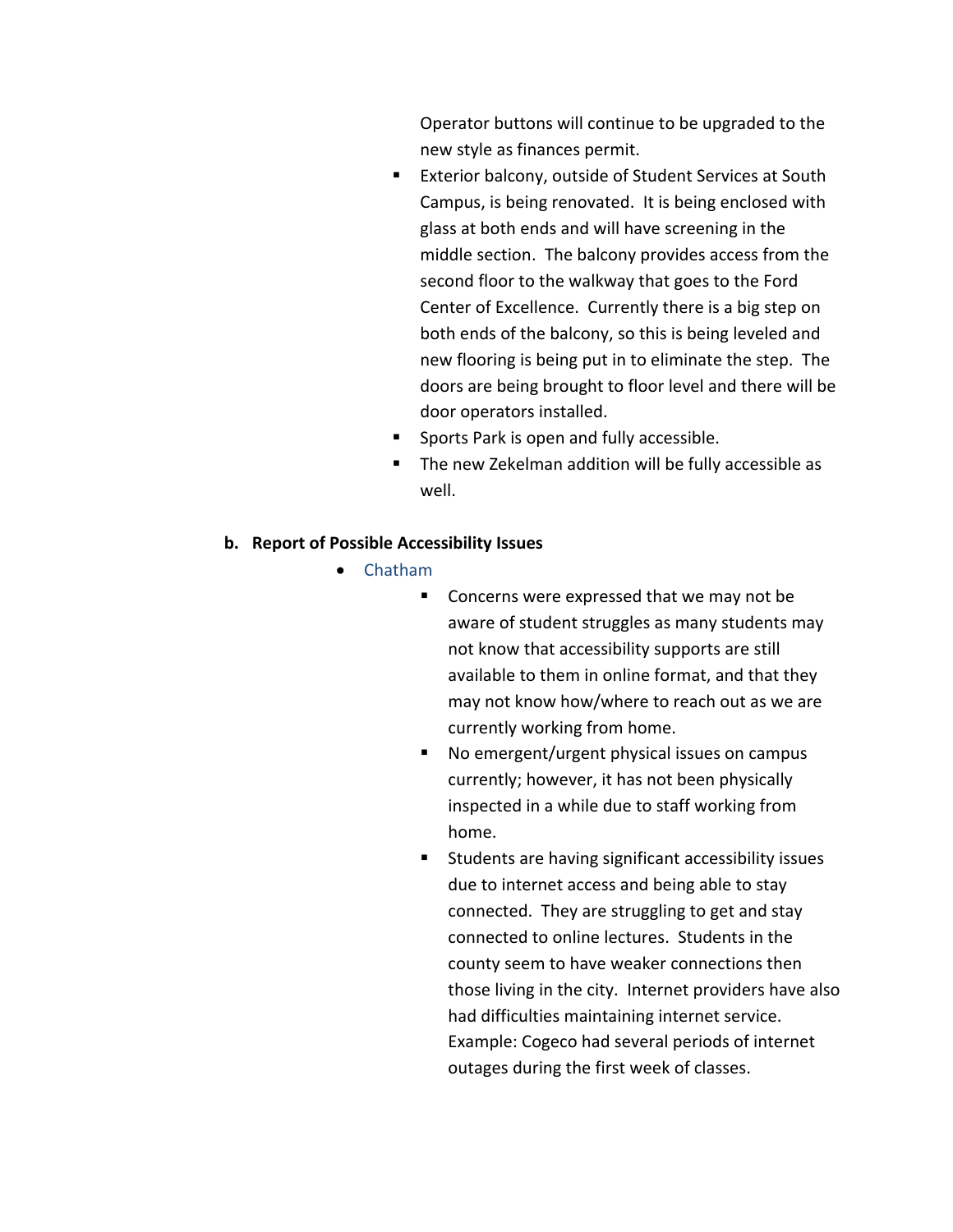- Downtown
	- There are areas of the downtown campus that did not have visual alarms. We are unsure if this has been updated.
	- Previous concerns of some doors not having operators and the Student Services counter being too high have been corrected.

**Action Item** - Art Barron will be heading downtown for other business and will look for any concerning accessibility issues.

- South
- No updates/areas of immediate concern other than those in the facilities update above.
- Online
	- Concern of Mid-Term Progress Reports for students on their SIS are identified in colours: Green, Yellow or Red and there is concern for those students who are colour blind; that they may not receive the warning of their current academic status. It was confirmed that the Mid-Term Status Reports were updated with labels of the colours as well as notes to allow those who are colour blind equal access to the information.
	- A request for tutorial videos on Google Read and Write. How download it, use it, etc… Stephanie DeFranceschi has organized training for Google Read and Write that will happen in February and will be available to faculty. Documents related to the training will be distributed to participants ahead of time. Resources will also be included in the training. Those offering the training are looking into their ability to record the session so we can use the recording after the training. This training is also being offered to students in CICE. There was mention of the Student Hub on the college website and that this would be a good place to have these tutorial videos if possible.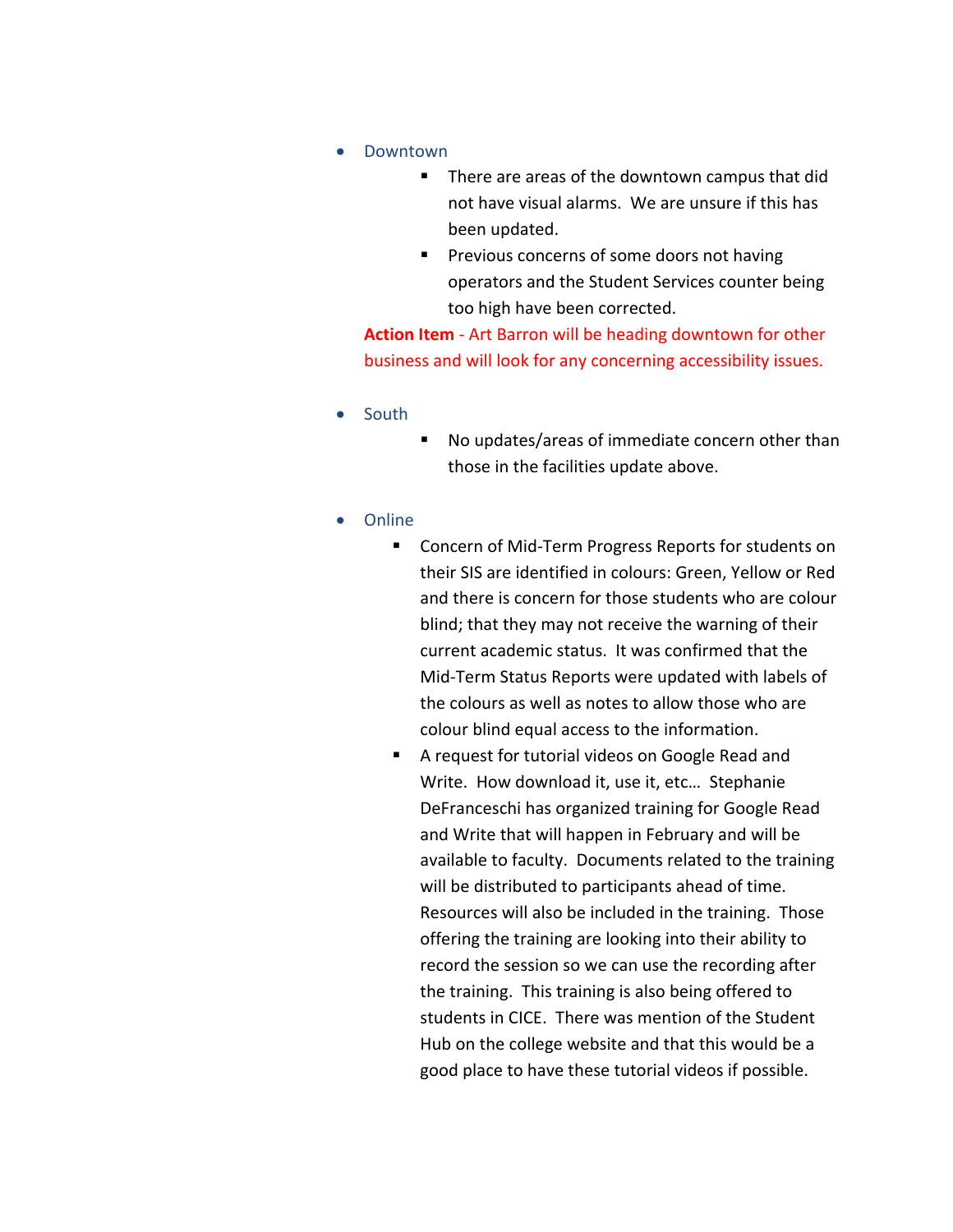- There have been some struggles with closed captioning (CC) for live lectures. The Centre for Academic Excellence provides training to faculty on how to use this option in Blackboard Collaborate. They also provide excellent resources on this; however, some faculty are refusing to use it. Other faculty are not using Blackboard and don't know how to use CC in other platforms.
- Some faculty don't know that Blackboard Collaborate has CC. A suggestion was made to start sending out a "Tip of the Week or Month" to faculty from this committee. The idea was well liked.

**Action Item** – to establish a "Tip of the Week/Month". **Action Item** – Beth Storey will investigate and report back on the updated version of BB and any accessibility issues.

c. **Student's Perspective (need for recruitment)** – A request to the group of members who work with students with disabilities was made to approach students who would be willing to join the committee. It was suggested we choose students with varying disabilities. The Terms of Reference does not state a maximum number of students but historically, the committee has had two students. A suggestion was made to have a student from Chatham. A concern was raised regarding a student's ability to attend meetings once inperson meetings resume. It was stated that meetings will likely continue via MS Teams even after in-person classes resume.

**Action Item** – to recruit two student members.

### **5. Establishment of Sub-Committees:**

a. **Accessibility Policy –** needs review. It was started last year but was put on hold.

**Action Item** - Art Barron will add the policy to the MS Teams group for the committee.

A Policy Review Committee was established. Members are Gerri General, Stephanie DeFranceschi, Beth Storey, James Coulter and Art Barron. **Action Item** – Art Barron will send an email to this committee to get this

review and revision committee started.